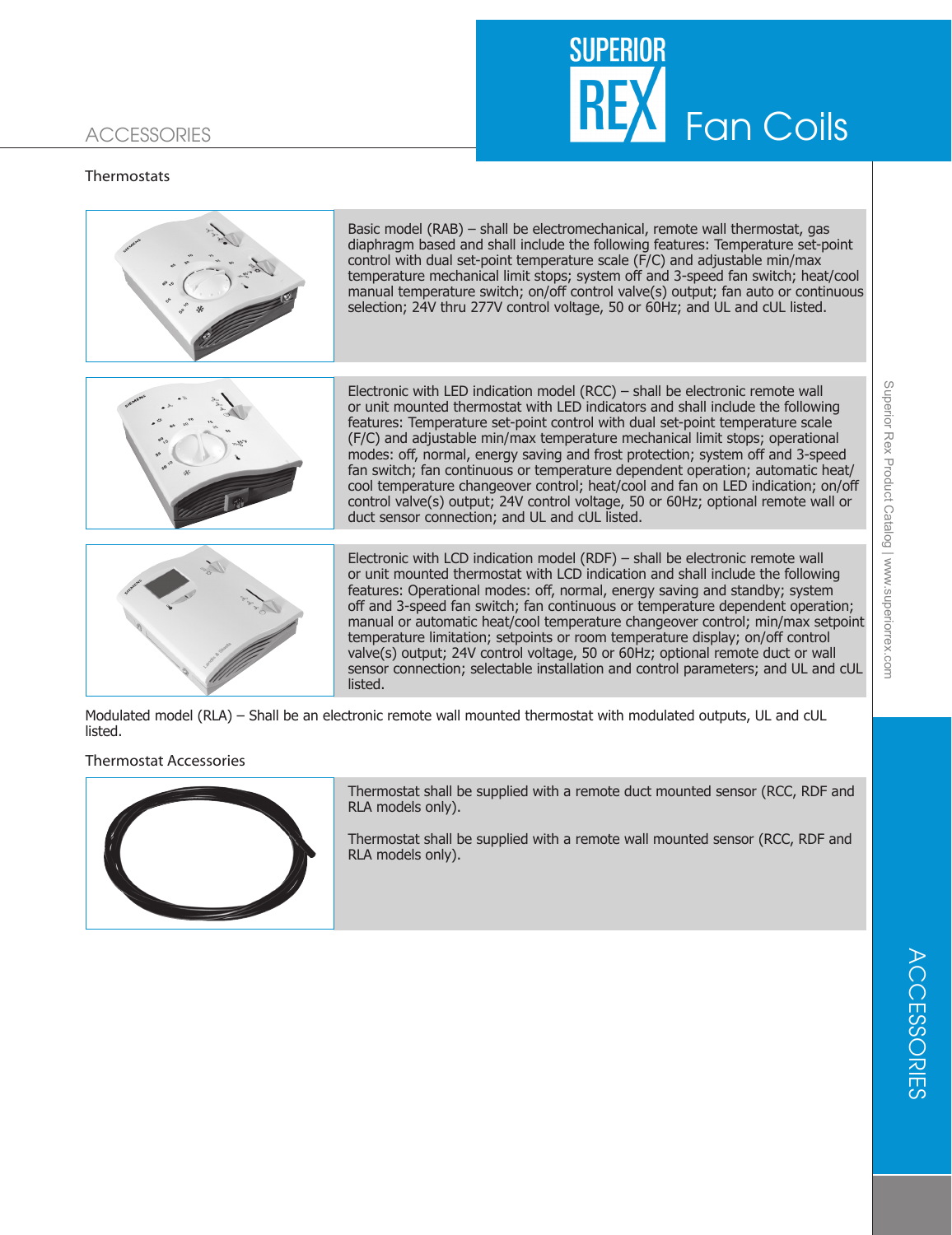# **ACCESSORIES**



## Thermostat Accessories (continued)



Thermostat shall be supplied with a wall mount plate (4.75" SQR) for covering unpainted wall areas or non-wallpaper areas.

Thermostats shall be supplied with lockable covers to prevent unauthorized changes to the temperature set-points.

Thermostat shall be suitable for 24V control voltage (all RCC, RDF and RLA thermostats must be 24V).

#### Motorized Control Valves



Motorized control valves shall be 2- or 3-Way valve(s) with sweat or threaded connections and shall have the following features: Body and body trim made of brass; stem made of stainless steel ASTM A582 type 303 with Ethylene propylene sealing O-rings, suitable for water/glycol concentrations up to 50%; and operation between 34 to 230°F. Maximum inlet pressure of 125 psig; metal-to-metal seat with a stroke of  $\frac{1}{10}$ -inch and rated to ANSI Class 125, close-off ratings in accordance with ANSI/FCI 70-2, class rate ANSI Class III and mounting location shall be NEMA1 (interior only).

#### Motorized Valve Actuators



Valve actuators shall be ON/OFF or modulated, normally closed to the coil with spring return action for CW and HW applications or normally open to the coil for HW applications only and shall have the following features: ON/OFF actuators shall be suitable for 24, 120, 208 or 277V control voltage; UL listed for plenums to UL 873; cUL certified to Canadian Standards C22.2 No 24-93; direct coupled installation without tools; manual override; visual position indication; 40 sec max running time; <sup>1</sup> /10-inch nominal stroke; 24lb nominal force; operation temperature between 41 and 122°F and 0% to 90% relative humidity (non corrosive); NEMA 1 mounting location.



Modulated actuators shall be suitable for 24V control voltage and a signal voltage of 0-10V; UL listed for plenums to UL 873; cUL certified to Canadian Standards C22.2 No 24-93; direct coupled installation without tools; manual override; visual position indication; 40 sec max running time;  $1/10$ -inch nominal stroke; 24lb nominal force; Operation temperature between 41 and 122°F.

All valve actuators shall be compatible with 2 or 3-Way valves.

#### Valve Package Accessories



Ball valves shall be manufactured of brass OT58-UNI-5705-65 with a chrome plated brass ball with Teflon<sup>b</sup> seals. The shaft shall be sealed via dual VITON O-rings and capable of operating at 325°F and 600 psi pressure WOG. All ball valves shall be supplied with a memory stop actuator and be located in the inlet pipes to the fan coil unit.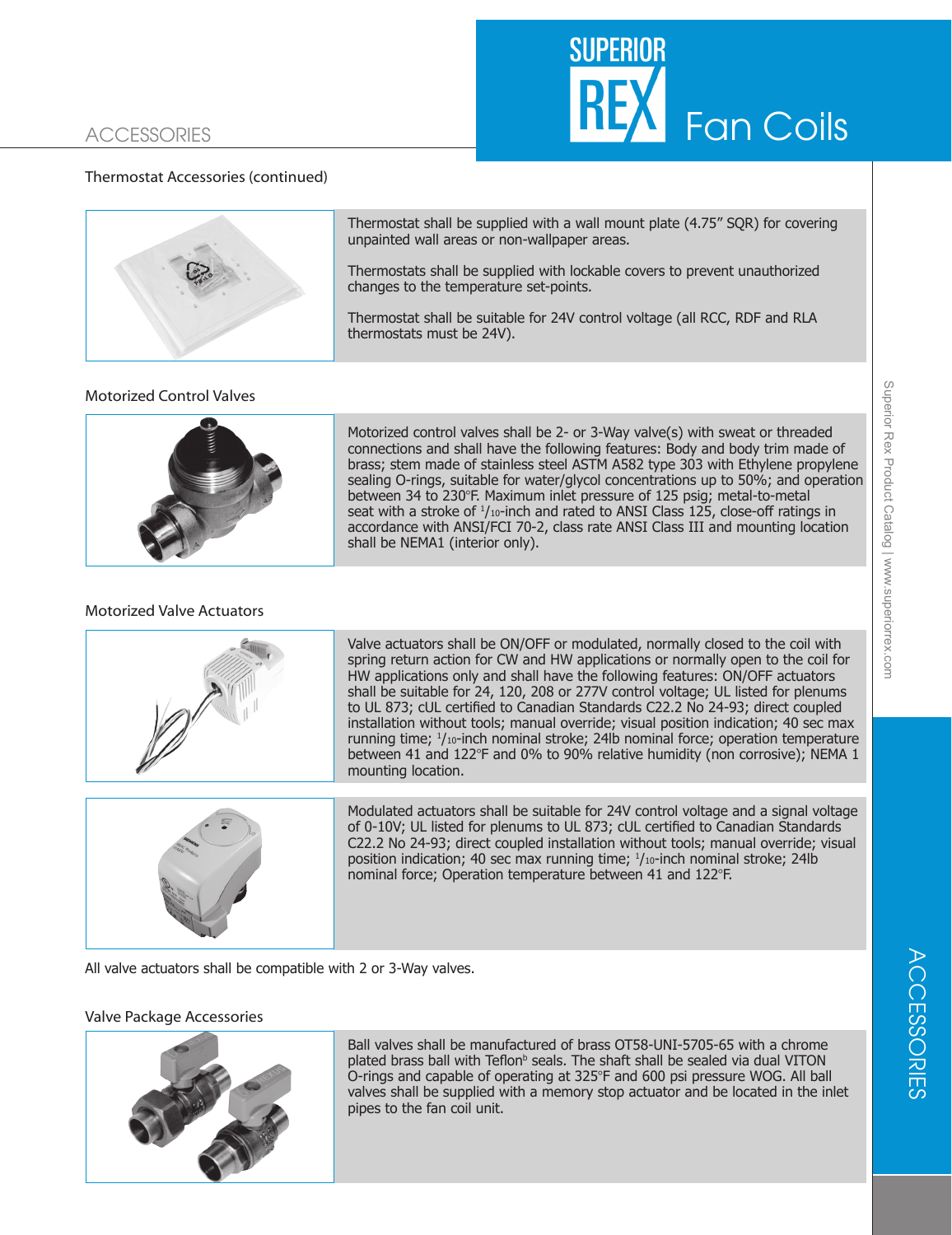# SUPFRIOR Fan Coils

# **ACCESSORIES**

### Valve Package Accessories (continued)



Unions shall be of forged brass ASTM B283 with VITON O-rings installed in the return and supply CW and/or HW pipes to facilitate the connection or removal of the unit.



Pressure and temperature test plugs shall have ¼-inch MNPT thread, suitable for operation up to  $325^{\circ}F$  and 1000 psi pressure. Test plugs shall be located in the return and supply CW and/or HW pipes to measure unit total pressure drop and/ or unit water in/out temperatures.

Strainers shall be of forged brass ASTM B283, suitable for operation up to 325°F and 600 psi pressure WOG. Mesh shall be #20 made of stainless steel and the mesh access cap shall be sealed with a VITON O-ring and the cap shall have a 1/4-inch NPT access port. Strainers shall be installed to the supply CW and/or HW pipes to avoid blockages on the unit water system components.



Coil blow down drain valves shall be of the chromed plated ball type with Teflon<sup>b</sup> seals; dual VITON O-rings seal suitable for operation up to 325°F and 600 psi pressure WOG. Valve connections shall be ¼-inch MNPT and ¾ inch hose bib and cap. Blow down valves shall be installed at the lowest point of the coils to enable the evacuation of all water for system repairs and/or coil replacements.

Automatic water flow control valve shall be manufactured of forged brass ASTM B283, suitable for operation up to 325°F and 600 psi pressure WOG. The automatic flow cartridge shall be removable and be accessible via forged brass cap sealed with VITON and EPDM O-rings. Auto flow control valves shall be installed with two pressure test plugs and be located in the return CW and/or HW pipes. The Auto Flow Control Valve(s) shall control the water flow in accordance with the project Fancoil coil schedule.

Manual adjustable flow control valve shall br manufactured of forged brass ASTM B283 and be of the calibrated manual balancing valve type, modified venture ball valve with a union end and capable of operation at 325°F, 600 psi pressure WOG with the following featues: Ball valve with chrome plated brass ball and Teflon seals; Shaft sealed via dual VITON O-rings; Handle shall have a calibrated scale indicator and a stainless steel memory stop. Manual flow control valve shall be installed with two pressure test plugs and be located in the return CW and/or HW pipes. The Auto Flow Control Valve shall control the water flow in accordance with the project Fancoil coil schedule.